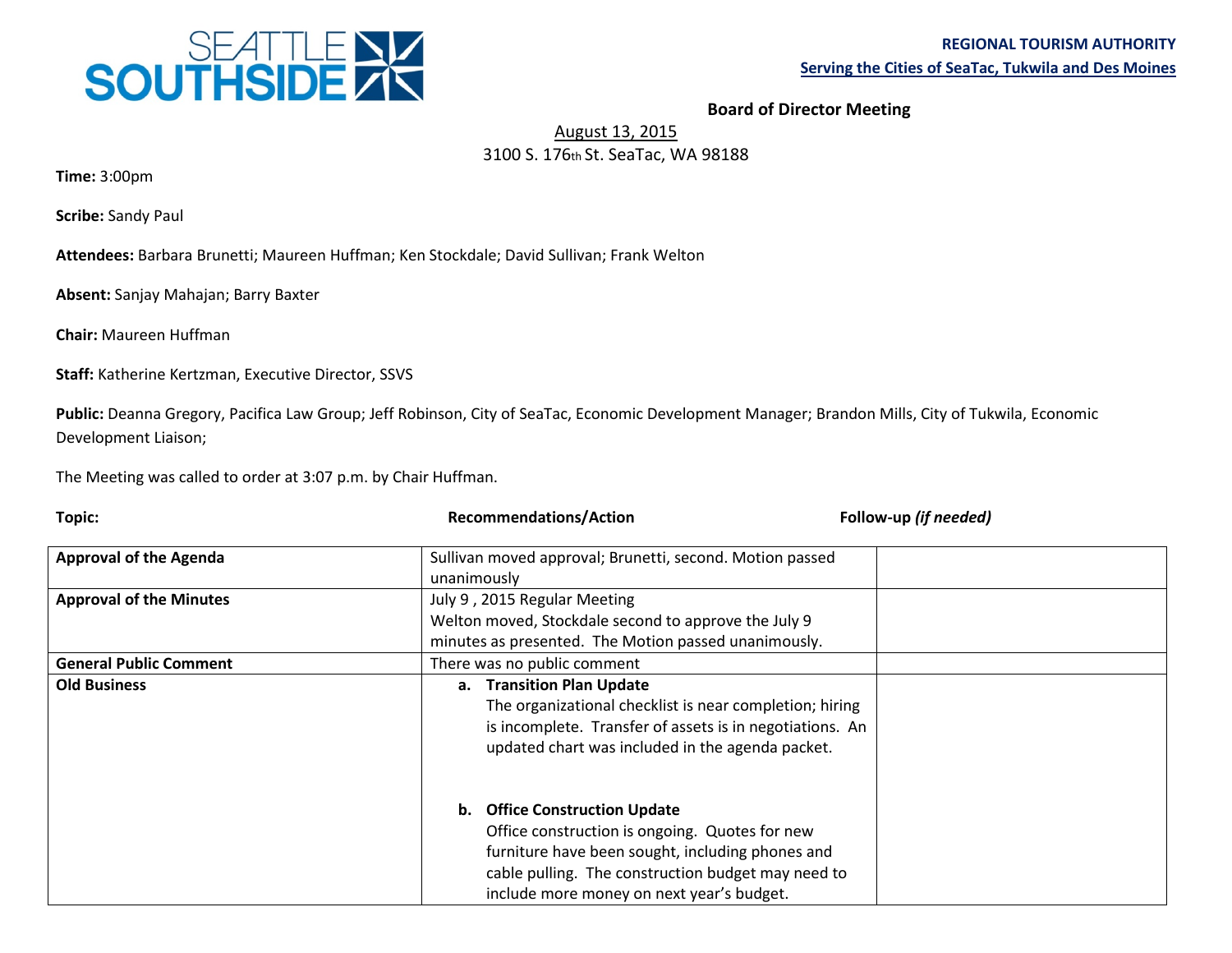|                                                                                                                                                                                                                                                                        | RFP for Strategic Planning and IT Services are<br>complete.                                                                                                                                                                                                                                                                                             |                                                                        |
|------------------------------------------------------------------------------------------------------------------------------------------------------------------------------------------------------------------------------------------------------------------------|---------------------------------------------------------------------------------------------------------------------------------------------------------------------------------------------------------------------------------------------------------------------------------------------------------------------------------------------------------|------------------------------------------------------------------------|
| <b>Action Items</b><br>a. Resolution No. 2015-018<br>A RESOLUTION OF THE BOARD OF<br>DIRECTORS OF THE SEATTLE SOUTHSIDE<br><b>REGIONAL TOURISM AUTHORITY</b><br>APPROVING A CONTRACT FOR<br><b>EMPLOYMENT BETWEEN TH SSRTA AND</b><br>KATHERINE KERTZMAN               | Welton moved approval of Resolution No. 2015-018;<br>a.<br>Stockdale, second. The motion passed unanimously.                                                                                                                                                                                                                                            |                                                                        |
| Resolution NO. 2015-19<br>b.<br>A RESOLUTION OF THE BOARD OF<br>DIRECTORS OF THE SEATTLE SOUNTHSIDE<br>REGIONAL TOURISM AUTHORITY<br>APPROVING A CONTRACT FOR LEGAL<br>SERVICES. C                                                                                     | b.<br>Welton moved approval of Resolution No. 2015-019;<br>Stockdale, second. The motion passed unanimously.                                                                                                                                                                                                                                            |                                                                        |
| Resolution No. 2015-020<br>$C_{\cdot}$<br>A RESOLUTION OF THE BOARD OF<br>DIRECTORS OF THE SEATTLE SOUTHSIDE<br><b>REIONAL TOURISM AUTHORITY</b><br>APPROVING FINANCIAL POLICY AND<br>PROCEDURE #-007-2015 RELATING TO<br>PROCUREMENT AND CASH<br><b>DISBURSEMENTS</b> | c. This resolution may be a work in progress. Pacifica<br>Law Group is currently reviewing this policy based on<br>information coming from State Auditor's Office.<br>Sullivan moved; Brunetti, second, to approve Resolution<br>No. 2015-020; the motion passed unanimously.                                                                           | Jeff Robinson requested a copy<br>$\mathsf{C}$ .<br>of the BARS Chart. |
| <b>Financials</b><br>a. Miller and Miller Scope of Work<br>Accomplishments                                                                                                                                                                                             | a. Miller and Miller, P.S. has been onboard for six weeks.<br>Mike Cheney is working as Comptroller. He is a retired<br>Finance Director. ADP is being used for payroll and<br>Elizabeth Hall is compiling payroll in the interim. In the<br>future, the in-house comptroller will do payroll. The AWC<br>benefit trust is in place; PERS is in effect. |                                                                        |
| 2015 Budget v Actuals<br>b.                                                                                                                                                                                                                                            | <b>b.</b> A new report, Budget v Actuals, was included in the<br>Agenda Packet. This report tracks monthly expense<br>activity rather than focus on revenue. Year-end<br>revenues should be \$2.2 million.                                                                                                                                              |                                                                        |